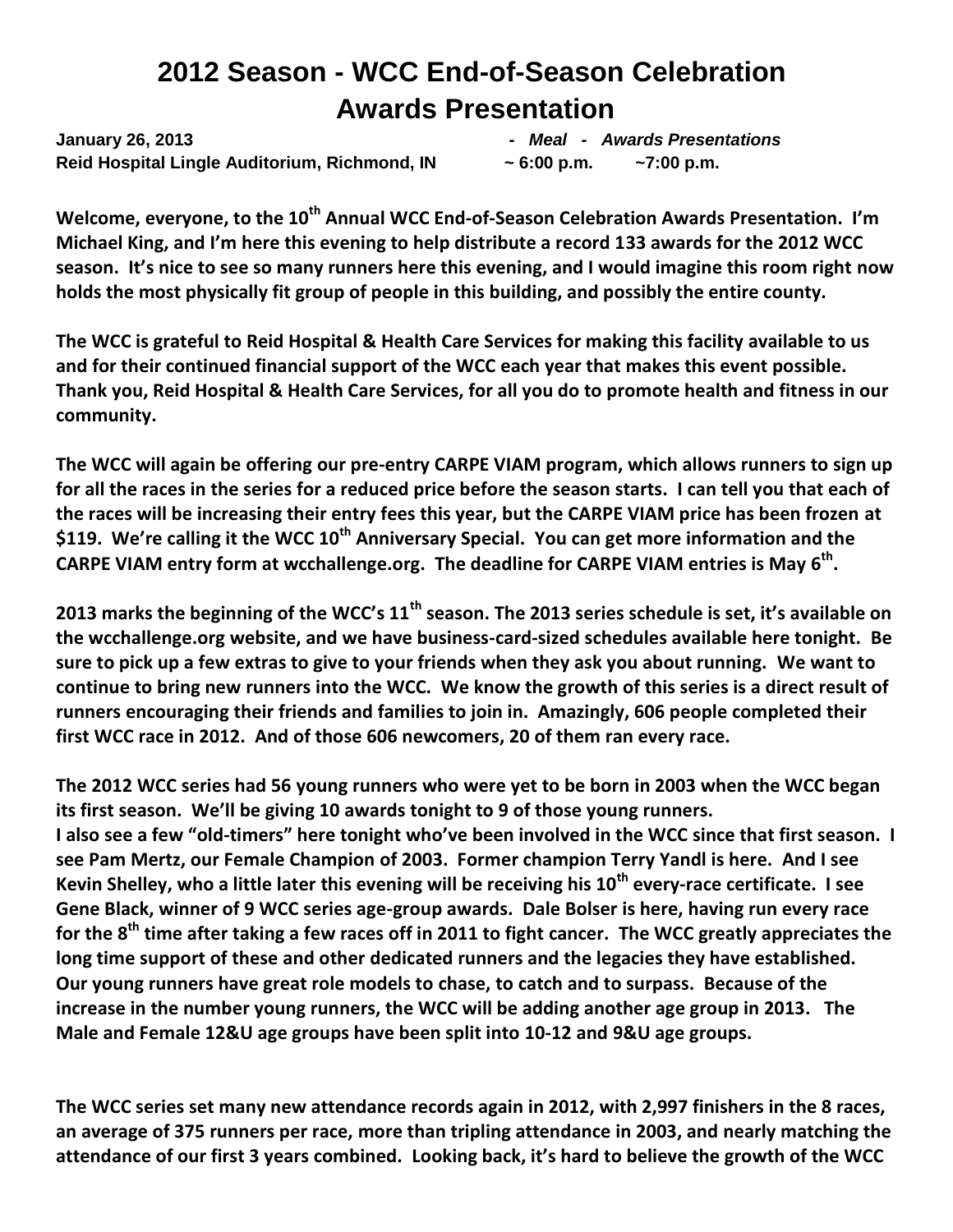**races. For example, in 2003, I scored the Levi Coffin 10K by writing down the 40 runners' names as they crossed the finish line. Hagerstown had only 53 finishers. Girls Inc had 66. Now we use electronic chip timing in races with over 500 runners. We've come a long way.**

**If you're thinking, "Gee, Mike's being a little nostalgic tonight," well, you're right. I am. And the reason is because I've decided to resign from the WCC Committee. Ten years just seems to be the right time to turn things over to others. Of course, I plan to heed my own advice to "keep running" and I hope to show up at WCC races in the future, even the Hated Hills 5K of Hagerstown.**

**The WCC Committee has elected Paula Head as Chairperson of the WCC for 2013. I'm sure Paula will do a great job of leading the WCC as the series begins its 2 nd decade. She will also continue as co-director of the newly named Hagerstown Heartbreak Hill 5K. (. . .** *That Hated Hills 5K comment earlier was a joke, but, anyway, I think we can all agree those famous Hagerstown hills are hated***.) We know Paula has the talent, the ability and the passion to lead the WCC to bigger and better things. Anyone who can get 293 runners to show up in Hagerstown, on a Saturday morning in August, to run that course, has a knack for organizing and promoting. Good luck, Paula, in your new position. I wish you all the best.**

**Everyone, please join me in welcoming Paula Head as the 2013 Chairperson of the WCC.** 

**I'd like to take just a few moments to introduce the others who make up the 2013 WCC Committee.**

#### *WCC Committee Members - Directors*

**Jennifer Lewis** – Girls Inc 5K – Girls Incorporated – WCC Secretary **Dave Snow** – Fireworks 5K – Richmond American Legion Post 65 **Bob Covington** – Run with the Wolves 5K – IU-East Athletics & Alumni Association scholarship program **Paula Head** & **Amanda Allen** – formerly Jubilee Days 5K, now – Heartbreak Hill 5K – Hagerstown HS Athletics **Ashley Mays** – formerly Firefighter 5K, new name – Flying Eagles 5K – Western Wayne Elementary PTO **Keith Morey** – Fall Foliage 5K – Cope Environmental Center – Turkey Chase 7K – **Blair Beach** – Frostbite 5K – City of Richmond Parks & Recreation *WCC Committee Members – At Large* 

**Rod Waltz** – Scorekeeper **Pat Bowers** – WCC Treasurer

**These are the people who make the WCC so successful. The race directors work hard to put on great races. The cooperation they show to each other makes the WCC a great series. The past 10 years of my life have been truly blessed through my involvement in this WCC organization, and a simple Thank You doesn't seem adequate to express my gratitude to all the friends I've made along the way. But that's all I have. So Thank You, WCC race directors & friends past and present, for everything.**

**Hey, let's give out some awards . . .**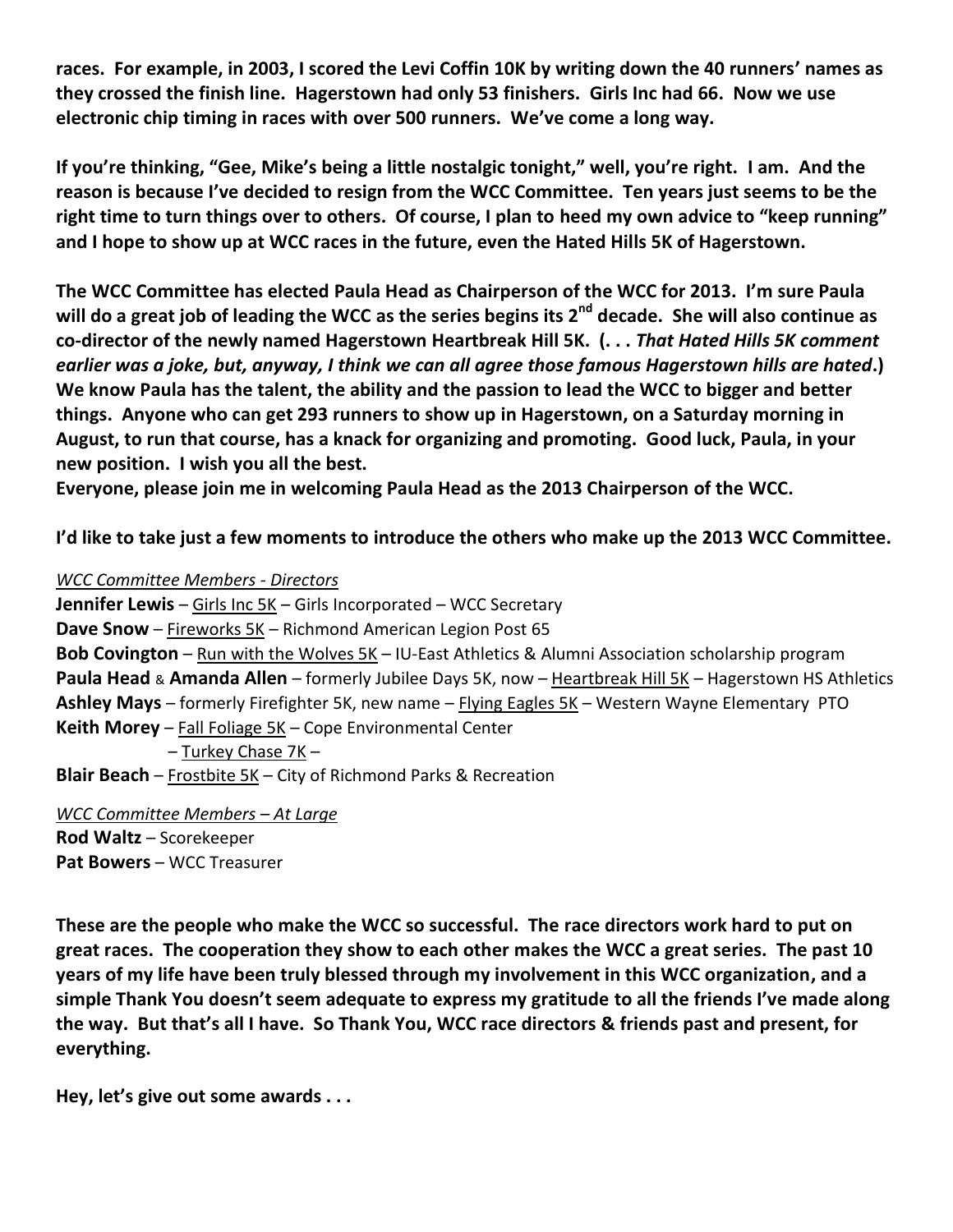## 12 & Under Female 60 participants (new record)

# **The winner of the 12 & Under Female WCC is** *Karsen Morgan*

As of last season, no 8-year-old had ever run every race of the WCC series. Karsen not only accomplished that, but she accumulated an age-group record of 570 points, placing 15<sup>th</sup> Overall Female in the WCC. She placed near the top of her age group in every race, earning 2<sup>nd</sup> place points in both the Hagerstown and Cambridge City races. She ran the Hagerstown Jubilee Days 5K in 29:14, placing  $16<sup>th</sup>$  overall female. She ran a personal best time of 25:32 in the Frostbite 5K. She has just turned 9 years old and has a very bright future in running. Congratulations, *Karsen Morgan*.

**\_\_\_\_\_\_\_\_\_\_\_\_\_\_\_\_\_\_\_\_\_\_\_\_\_\_\_\_\_\_\_\_\_\_\_\_\_\_\_\_\_\_\_\_\_\_\_\_\_\_\_\_\_\_\_\_\_\_\_\_\_\_\_\_\_\_\_\_\_\_\_\_\_\_**

**\_\_\_\_\_\_\_\_\_\_\_\_\_\_\_\_\_\_\_\_\_\_\_\_\_\_\_\_\_\_\_\_\_\_\_\_\_\_\_\_\_\_\_\_\_\_\_\_\_\_\_\_\_\_\_\_\_\_\_\_\_\_\_\_\_\_\_\_\_\_\_\_\_\_**

# **12 & Under Male** 62 participants (new record)

# **The winner of the 12 & Under Male WCC is** *Gabe Beatty*

Gabe ran every race and won this age group title for the  $2<sup>nd</sup>$  consecutive season. He broke his own record set last year by accumulating 584 points. He placed  $5<sup>th</sup>$  overall in the WCC, only 2 points out of 3<sup>rd</sup> overall. He earned top age group points in 7 races. He set personal best times in every race by an average of nearly 3 minutes per race. He finished the Frostbite 5K in a personal best time of 19:07, where he placed 15<sup>th</sup> overall. He place 9<sup>th</sup> overall in the Firefighter 5K. He's a 12-year old with a very promising future in distance running. Congratulations, *Gabe Beatty*.

**\_\_\_\_\_\_\_\_\_\_\_\_\_\_\_\_\_\_\_\_\_\_\_\_\_\_\_\_\_\_\_\_\_\_\_\_\_\_\_\_\_\_\_\_\_\_\_\_\_\_\_\_\_\_\_\_\_\_\_\_\_\_\_\_\_\_\_\_\_\_\_\_\_\_**

## *13-15 Female* 32 participants

## **The winner of the 13-15 Female WCC is** *Shelby Short*

Shelby was a newcomer to the WCC this season. She ran in 5 races and accumulated 284 points. She ran her best WCC time of 22:42 in the Girls Inc 5K. But she did her most impressive running as a sophomore on the Centerville High School XC team. She placed  $6<sup>th</sup>$ in the Connersville Sectional, running that race in 21:11 to lead her team to the Rushville Regional. At Rushville, she ran an even faster 20:29 to place in the top 15 individuals, advancing to the Carmel Semi-State. She's established herself as one of the elite high school runners in Wayne County.

**\_\_\_\_\_\_\_\_\_\_\_\_\_\_\_\_\_\_\_\_\_\_\_\_\_\_\_\_\_\_\_\_\_\_\_\_\_\_\_\_\_\_\_\_\_\_\_\_\_\_\_\_\_\_\_\_\_\_\_\_\_\_\_\_\_\_\_\_\_\_\_\_\_\_**

#### Congratulations, *Shelby Short*.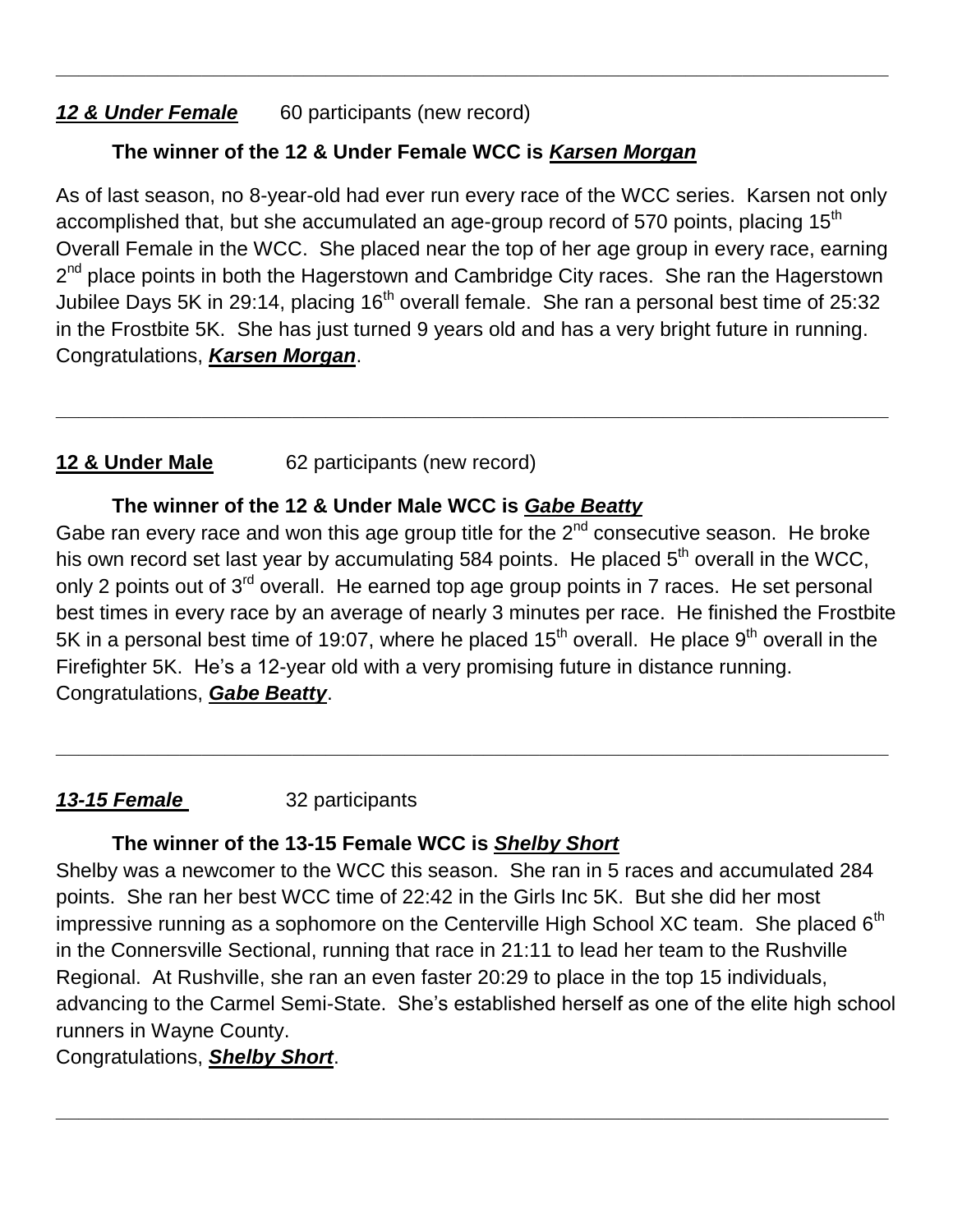# **13-15 Male** 41 participants (new record)

# **The winner of the 13-15 Male WCC is** *Andy Newport*

Andy ran in four WCC races and earned 469 points. He came on strong in the last two races of the WCC season, earning Top-5 Points by placing 2<sup>nd</sup> overall in the Turkey Chase 7K, and 3<sup>rd</sup> overall in the Frostbite 5K, where he ran a season best time of 17:16. As a sophomore on the Eaton High School XC team, his 8<sup>th</sup> place finish in 17:11 led his team to a 2<sup>nd</sup> place finish in the Dayton Division II Southwest District Meet and a trip to the Troy Regional. In that Regional meet, he placed 17<sup>th</sup>, just missing a trip to the Ohio State Finals meet by one place. He's a very talented young runner, just beginning to realize his potential. Congratulations, *Andy Newport*.

**\_\_\_\_\_\_\_\_\_\_\_\_\_\_\_\_\_\_\_\_\_\_\_\_\_\_\_\_\_\_\_\_\_\_\_\_\_\_\_\_\_\_\_\_\_\_\_\_\_\_\_\_\_\_\_\_\_\_\_\_\_\_\_\_\_\_\_\_\_\_\_\_\_\_**

**\_\_\_\_\_\_\_\_\_\_\_\_\_\_\_\_\_\_\_\_\_\_\_\_\_\_\_\_\_\_\_\_\_\_\_\_\_\_\_\_\_\_\_\_\_\_\_\_\_\_\_\_\_\_\_\_\_\_\_\_\_\_\_\_\_\_\_\_\_\_\_\_\_\_**

# *16-18 Female* 21 participants

# **The winner of the 16-18 Female WCC is** *Hayley Rogers*

Haley is claiming her 3<sup>rd</sup> straight WCC seasonal award. She ran in only three races, but earned an age-group record 560 points. She placed  $2<sup>nd</sup>$  in the Run with the Wolves 5K where she ran her WCC season best time of 20:36, placed 2<sup>nd</sup> at Hagerstown and 4<sup>th</sup> in the Turkey Chase 7K. As a junior on the Hagerstown High School XC team, she won her 3<sup>rd</sup> straight Connersville Sectional, placing 1<sup>st</sup> in 19:51, leading her team to the Rushville Regional. She ran a 19:32 at Regional, placing  $3^{\text{rd}}$ , qualifying as an individual for the Carmel Semi-State. She continues to dominate area girls' high school distance running. Congratulations, *Hayley Rogers*.

**\_\_\_\_\_\_\_\_\_\_\_\_\_\_\_\_\_\_\_\_\_\_\_\_\_\_\_\_\_\_\_\_\_\_\_\_\_\_\_\_\_\_\_\_\_\_\_\_\_\_\_\_\_\_\_\_\_\_\_\_\_\_\_\_\_\_\_\_\_\_\_\_\_\_**

# **16-18 Male** 43 participants (new record)

# **The winner of the 16-18 Male WCC is** *Eric Yandl*

Eric has run 49 WCC races since he started as an 11 year old back in 2004. This is his  $2^{nd}$ age-group title, having won the 12 & Under age-group in 2005. This year he scored 550 points, earning Top-5 Points 3 times when he placed 4<sup>th</sup> overall in the Girls Inc 5K, 3<sup>rd</sup> at Hagerstown and 3<sup>rd</sup> at the Cope Environmental Center Fall Foliage 5K, where he beat his dad for the first time in a WCC race. As a senior, he led his Northeastern High School XC team to the Rushville Regional when he placed  $4^{\text{th}}$  in the Connersville Sectional in a time of 17:19. He has demonstrated how hard work leads to great results. Congratulations, *Eric Yandl*.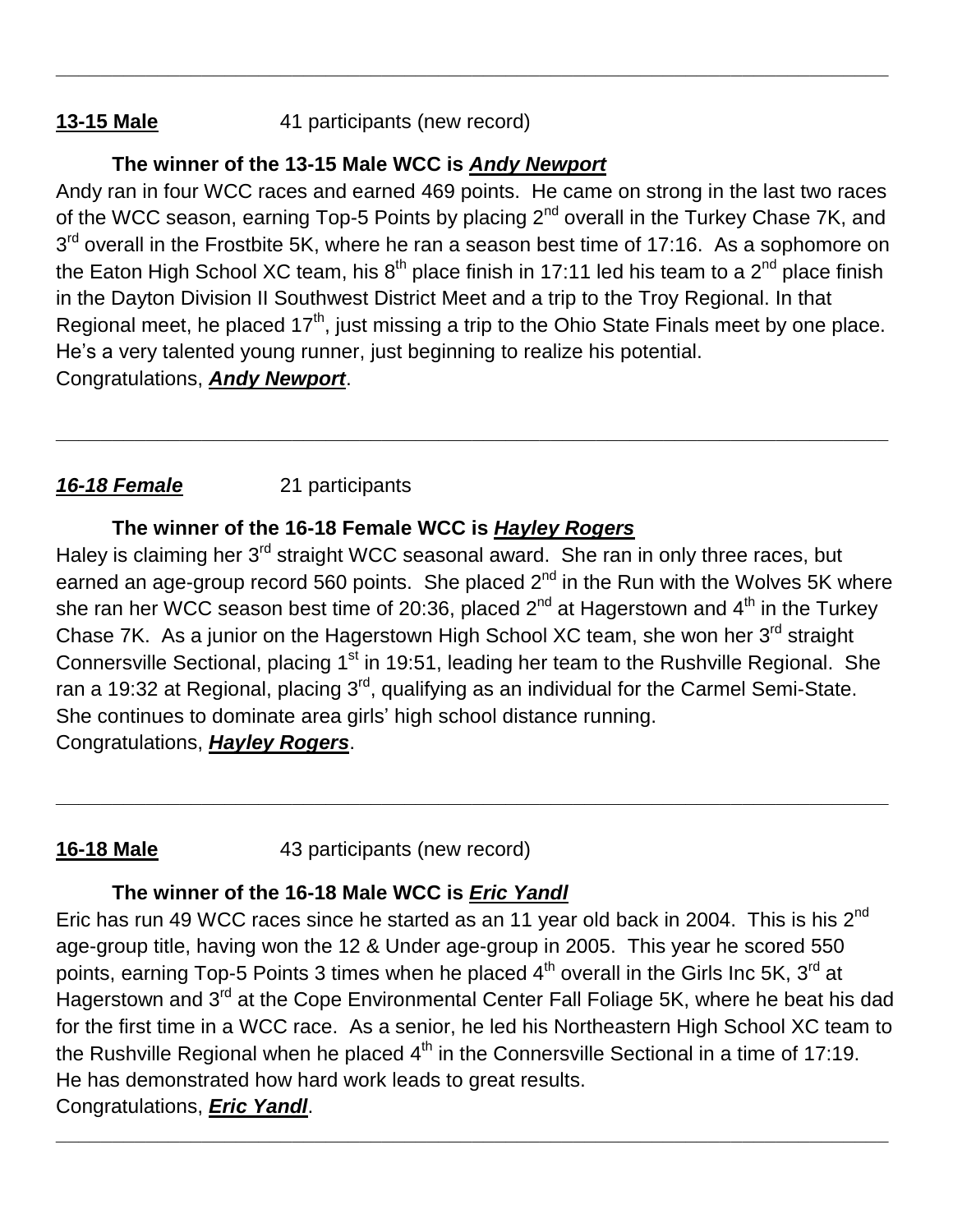*19-24 Female* 49 participants

# **The winner of the 19-24 Female WCC is** *Mariah Seals*

Mariah took the points lead in this age group in the last race of the season. In her first WCC season in 2011, she placed  $2^{nd}$  in this age group, just 1 point behind the winner. This year, she ran every race for the second straight season, earning 483 points to win this award by 85 points. She ran her best time of 28:16 in the Girls Inc 5K, 1:35 faster than her best time of 2011. She set personal best times in 5 of the 8 races.

**\_\_\_\_\_\_\_\_\_\_\_\_\_\_\_\_\_\_\_\_\_\_\_\_\_\_\_\_\_\_\_\_\_\_\_\_\_\_\_\_\_\_\_\_\_\_\_\_\_\_\_\_\_\_\_\_\_\_\_\_\_\_\_\_\_\_\_\_\_\_\_\_\_\_**

**\_\_\_\_\_\_\_\_\_\_\_\_\_\_\_\_\_\_\_\_\_\_\_\_\_\_\_\_\_\_\_\_\_\_\_\_\_\_\_\_\_\_\_\_\_\_\_\_\_\_\_\_\_\_\_\_\_\_\_\_\_\_\_\_\_\_\_\_\_\_\_\_\_\_**

Congratulations, *Mariah Seals*.

# **19-24 Male** 39 participants

# **The winner of the 19-24 Male WCC is** *Logan Seals*

Logan has established a pattern of winning age group titles in even numbered years. He earned 483 points to win this age group title for the 3<sup>rd</sup> time. He ran very consistent times all season, with his best time of 20:51 coming in the Firefighter 5K where he placed  $14<sup>th</sup>$  overall. He placed 19<sup>th</sup> overall in the Fall Foliage 5K. He ran every race for the  $4<sup>th</sup>$  time and has run 44 WCC races since his first WCC season in 2007.

**\_\_\_\_\_\_\_\_\_\_\_\_\_\_\_\_\_\_\_\_\_\_\_\_\_\_\_\_\_\_\_\_\_\_\_\_\_\_\_\_\_\_\_\_\_\_\_\_\_\_\_\_\_\_\_\_\_\_\_\_\_\_\_\_\_\_\_\_\_\_\_\_\_\_**

Congratulations, *Logan Seals*.

# *25-29 Female* 66 participants

# **The winner of the 25-29 Female WCC is** *Nicole Andreas*

Nicole ran every race for the second straight season and accumulated 668 points. She placed  $4<sup>th</sup>$  overall in the WCC, one place better than her  $5<sup>th</sup>$  place finish in 2011. She earned Top-5 Points when she placed  $3^{rd}$  overall at the Cope Fall Foliage 5K. She placed  $6^{th}$  overall in the Firefighter 5K when she ran a PR time of 21:36, 23 seconds faster than her best time of 2011. She never placed lower than 15<sup>th</sup> overall, and placed in the top 10 in five of the eight races. Congratulations, *Nicole Andreas*.

**\_\_\_\_\_\_\_\_\_\_\_\_\_\_\_\_\_\_\_\_\_\_\_\_\_\_\_\_\_\_\_\_\_\_\_\_\_\_\_\_\_\_\_\_\_\_\_\_\_\_\_\_\_\_\_\_\_\_\_\_\_\_\_\_\_\_\_\_\_\_\_\_\_\_**

# **25-29 Male** 36 participants

# **The winner of the 25-29 Male WCC is** *Ronald Ross*

This was Ronald's first season in the WCC. He ran every race, earning 527 points. After placing  $23^{\text{rd}}$  overall and  $4^{\text{th}}$  in the age-group in the Girls Inc 5K, he consistently placed in the top 20 in the next seven races. He scored top age-group points in the Fireworks 5K, Hagerstown and Cambridge City. He placed  $11<sup>th</sup>$  overall and also earned top age-group points in the Turkey Chase7K. He ran his best time of 19:21 in the final race, the Frostbite 5K. Congratulations, *Ronald Ross*.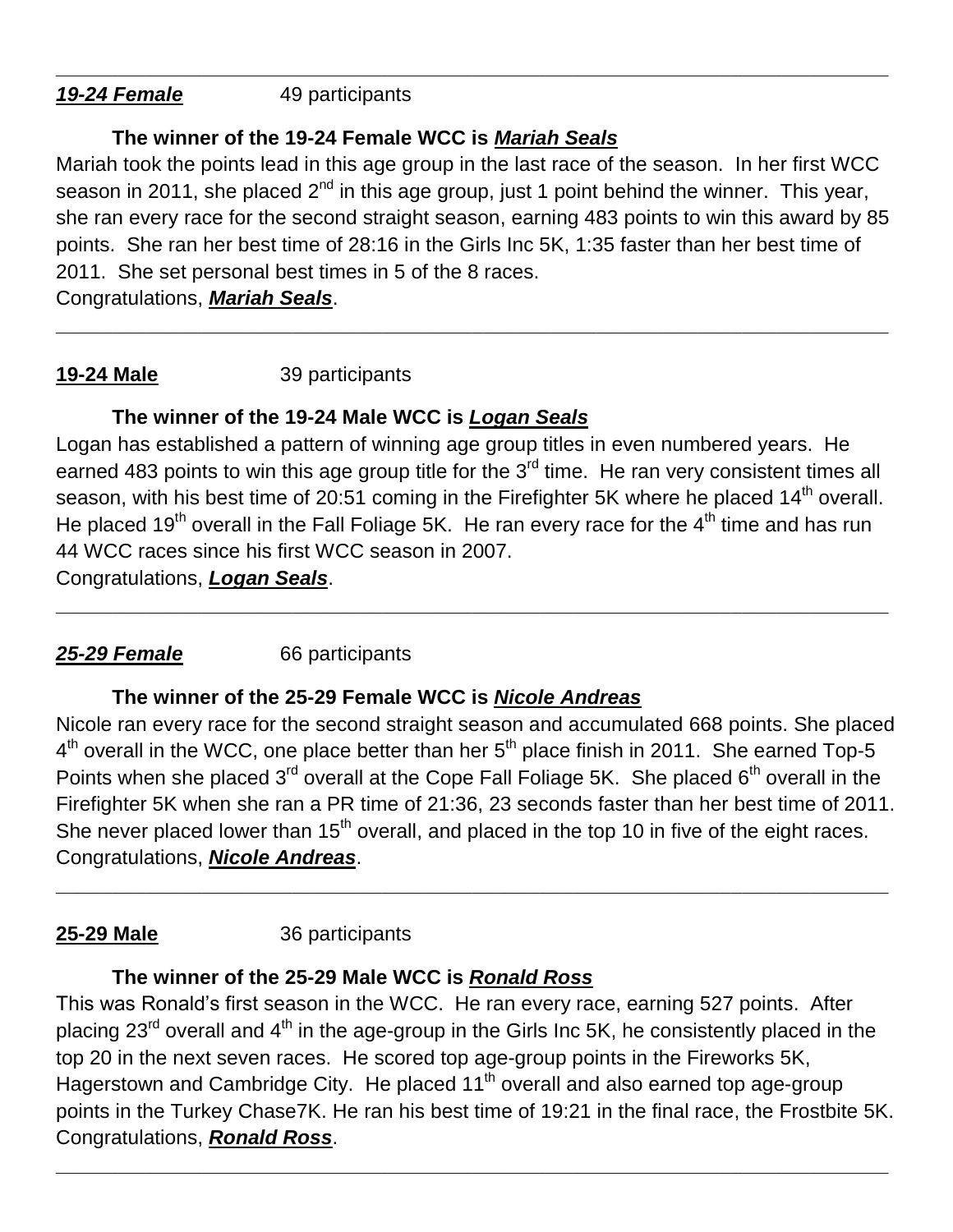# **30-34 Female** 95 participants (new record - this was the largest age group) **The winner of the 30-34 Female WCC is** *Angela Larson*

She ran every race and earned 542 points. Beginning the season in May, I don't think Angela had any illusions of winning this age-group title. She placed 26<sup>th</sup> in this age-group in the Girls Inc 5K. Her name was never called after any race for an age-group award as she never placed higher than  $10<sup>th</sup>$  in this age-group in any race this season. But as runners ahead of her continued to miss races and drop out of contention, she kept running, getting faster and scoring points. She took the points lead in the last race of the season when she ran her best time of 33:10 in the Frostbite 5K, over 14 minutes faster than her 1<sup>st</sup> WCC race in 2011. Congratulations, *Angela Larson*.

**\_\_\_\_\_\_\_\_\_\_\_\_\_\_\_\_\_\_\_\_\_\_\_\_\_\_\_\_\_\_\_\_\_\_\_\_\_\_\_\_\_\_\_\_\_\_\_\_\_\_\_\_\_\_\_\_\_\_\_\_\_\_\_\_\_\_\_\_\_\_\_\_\_\_**

**\_\_\_\_\_\_\_\_\_\_\_\_\_\_\_\_\_\_\_\_\_\_\_\_\_\_\_\_\_\_\_\_\_\_\_\_\_\_\_\_\_\_\_\_\_\_\_\_\_\_\_\_\_\_\_\_\_\_\_\_\_\_\_\_\_\_\_\_\_\_\_\_\_\_**

# **30-34 Male** 61 participants (new record)

# **The winner of the 30-34 Male WCC is** *Scott Meinardi*

This is the 4<sup>th</sup> time Scott has won a WCC age-group award, having also won in 2008, 2009, and 2010. He participated in every race to score 584 points, placing  $4^{\text{th}}$  overall, just 2 points out of a Top-3 finish. He placed 9<sup>th</sup> overall in the Hagerstown Jubilee Days 5K and picked up Top-5 Points by placing 5<sup>th</sup> in the Firefighter 5K. He ran three races under 19 min, with a best time of 18:56 in the Girls Inc 5K. He has run 40 WCC races since 2004. Congratulations, *Scott Meinardi*.

**\_\_\_\_\_\_\_\_\_\_\_\_\_\_\_\_\_\_\_\_\_\_\_\_\_\_\_\_\_\_\_\_\_\_\_\_\_\_\_\_\_\_\_\_\_\_\_\_\_\_\_\_\_\_\_\_\_\_\_\_\_\_\_\_\_\_\_\_\_\_\_\_\_\_**

#### *35-39 Female* 88 participants (new record) **The winner of the 35-39 Female WCC is** *Tiffany Sheley*

Tiffany came out of nowhere to win this age group. After running the last 3 WCC races in 2010, and then no races in 2011, she started 2012 by placing  $27<sup>th</sup>$  in this age-group in the Girls Inc 5K. At that point, odds were against an age-group title. But the WCC scoring system is designed as a combination of participation and speed and she found the right combination. She ran every race. She ran her fastest time of 35:34 in the Frostbite 5K. She accumulated 539 points, making up 10 points in the last two races to win by 9 points. Congratulations, *Tiffany Sheley*.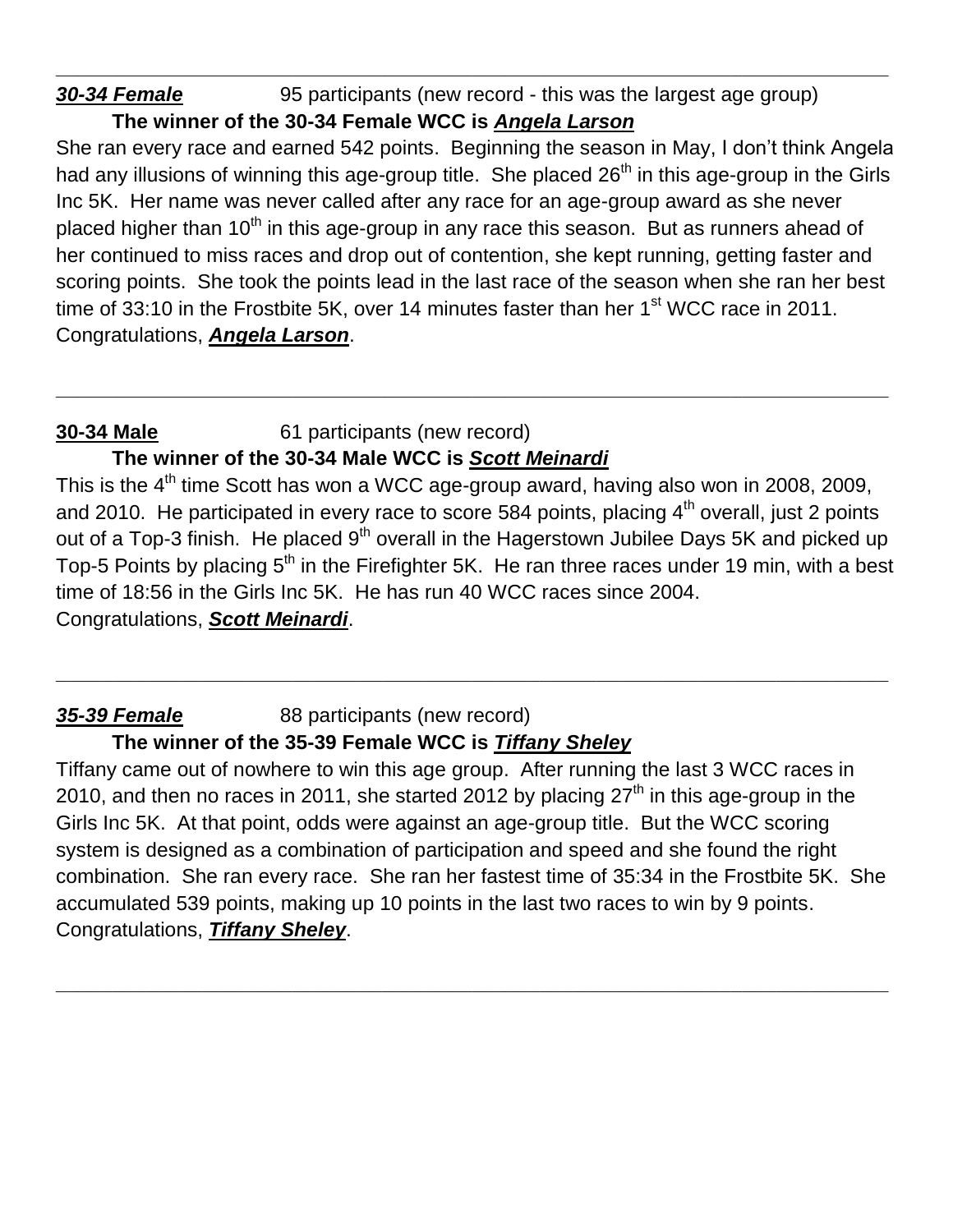# **35-39 Male** 50 participants (new record) **The winner of the 35-39 Male WCC is** *Rick Duncan*

Rick almost completed his first 5K in the 2009 Fireworks 5K, racing against a co-worker with a small wager on the line. He had never taken running, training or diet very seriously, simply saying, "Count me out . . . I'm not a runner," whenever friends would talk about running races. He showed up that day mostly unprepared, but with a super determination to win. He'll tell you now that he barely remembers the 2 mile mark. As he approached the finish he fell to his hands and knees several times, only to get up and continue running. Ten feet from the finish line he collapsed and fell unconscious. He was rushed to the emergency room. It was a very serious situation as it was determined he had internal organs malfunctioning. When he was released, he was put on medication and ordered to avoid physical activity for 6 months. This is where, for most people, the story would end. Determined not to let that fateful day define him, at the end of his six-month inactivity he started a diet and exercise routine. He worked, he trained, he ran, and he lost 30 lbs. This season he ran every race. He set an agegroup record of 567 points. He ran a personal best time of 22:37 in the Firefighter 5K and he placed  $7<sup>th</sup>$  overall in WCC. Count him in  $\dots$  He's a runner. Congratulations, *Rick Duncan*.

**\_\_\_\_\_\_\_\_\_\_\_\_\_\_\_\_\_\_\_\_\_\_\_\_\_\_\_\_\_\_\_\_\_\_\_\_\_\_\_\_\_\_\_\_\_\_\_\_\_\_\_\_\_\_\_\_\_\_\_\_\_\_\_\_\_\_\_\_\_\_\_\_\_\_**

# **40-44 Female** 83 participants (new record)

#### **The winner of the 40-44 Female WCC is** *Kathy Shelley*

Kathy was new to WCC this season. She was one of 8 runners in this age group who ran every race. She accumulated an age group record of 647 points, placing 5<sup>th</sup> overall in the WCC. She ran a season best time of 23:33 in the Firefighter 5K where she placed  $10^{th}$ overall female. She earned top age-group points in six races and she placed within the top 20 females in all eight races.

**\_\_\_\_\_\_\_\_\_\_\_\_\_\_\_\_\_\_\_\_\_\_\_\_\_\_\_\_\_\_\_\_\_\_\_\_\_\_\_\_\_\_\_\_\_\_\_\_\_\_\_\_\_\_\_\_\_\_\_\_\_\_\_\_\_\_\_\_\_\_\_\_\_\_**

**\_\_\_\_\_\_\_\_\_\_\_\_\_\_\_\_\_\_\_\_\_\_\_\_\_\_\_\_\_\_\_\_\_\_\_\_\_\_\_\_\_\_\_\_\_\_\_\_\_\_\_\_\_\_\_\_\_\_\_\_\_\_\_\_\_\_\_\_\_\_\_\_\_\_**

Congratulations, *Kathy Shelley*.

#### **40-44 Male** 50 participants **The winner of the 40-44 Male WCC is** *Brad Pitcher*

This is Brad's 4<sup>th</sup> straight year to run every race and his 3<sup>rd</sup> straight year to win a WCC award. He placed 13<sup>th</sup> overall in the WCC. He accumulated 548 points by earning top age-group points in 5 of the 8 races. He ran a season best time of 19:53 in the Girls Inc 5K. He consistently placed within the top 25 male runners, placing as high as  $9<sup>th</sup>$  male at Cambridge City in the Firefighter 5K. He has run in 54 WCC races over the past decade. Congratulations, *Brad Pitcher*.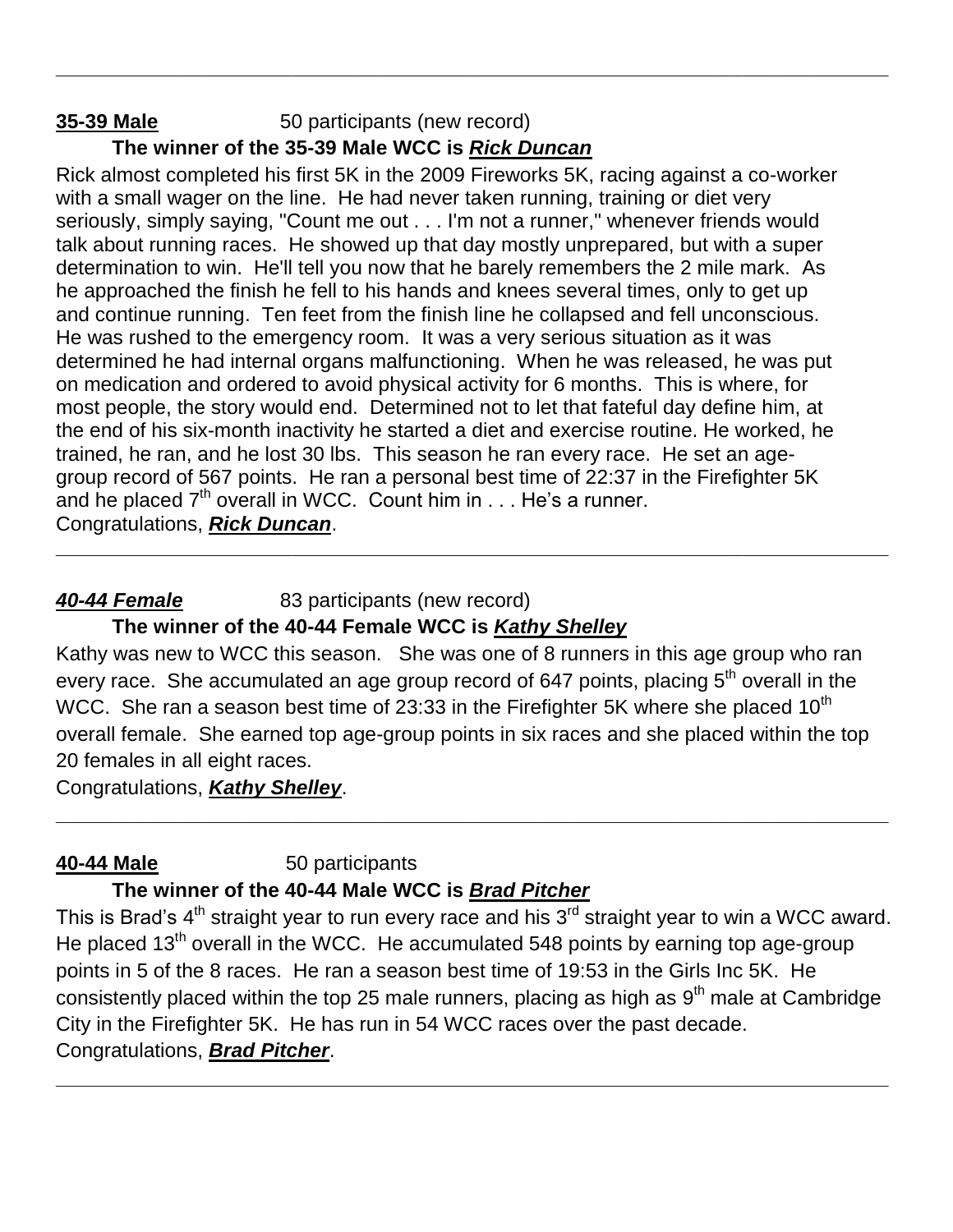# *45-49 Female* 70 participants

# **The winner of the 45-49 Female WCC is** *Regina Erlewein*

New to the WCC in 2012, Regina dominated this age group from beginning to end. She ran every race and placed  $1<sup>st</sup>$  in the age-group in 7 of the 8 races. She earned an age-group record tying 606 points, placing  $8<sup>th</sup>$  overall in the WCC. She just missed Top-5 points 3 times when she placed  $6<sup>th</sup>$  overall in the Jubilee, the Fall Foliage and the Turkey Chase. She got faster as the season progressed, running a season best time of 21:59 in the Frostbite 5K. Congratulations, *Regina Erlewein*.

**\_\_\_\_\_\_\_\_\_\_\_\_\_\_\_\_\_\_\_\_\_\_\_\_\_\_\_\_\_\_\_\_\_\_\_\_\_\_\_\_\_\_\_\_\_\_\_\_\_\_\_\_\_\_\_\_\_\_\_\_\_\_\_\_\_\_\_\_\_\_\_\_\_\_**

**\_\_\_\_\_\_\_\_\_\_\_\_\_\_\_\_\_\_\_\_\_\_\_\_\_\_\_\_\_\_\_\_\_\_\_\_\_\_\_\_\_\_\_\_\_\_\_\_\_\_\_\_\_\_\_\_\_\_\_\_\_\_\_\_\_\_\_\_\_\_\_\_\_\_**

#### **45-49 Male** 37 participants **The winner of the 45-49 Male WCC is** *Kevin Shelley*

This is Kevin's third age group award, having won age group titles in 2005 and 2009. He now has titles in three different age-groups. He earned 498 points by running every race for the  $10<sup>th</sup>$  consecutive season. That's every WCC race. 82 straight. He also earned 56 age-group points, by far his best season in that category. He ran his best time of the season, 24:46, in the Girls Inc 5K, his best 5K time since the 2008 season.

**\_\_\_\_\_\_\_\_\_\_\_\_\_\_\_\_\_\_\_\_\_\_\_\_\_\_\_\_\_\_\_\_\_\_\_\_\_\_\_\_\_\_\_\_\_\_\_\_\_\_\_\_\_\_\_\_\_\_\_\_\_\_\_\_\_\_\_\_\_\_\_\_\_\_**

Congratulations, *Kevin Shelley*.

# **50-54 Female** 53 participants (new record)

## **The winner of the 50-54 Female WCC is** *Susan Steele*

In Susan's  $1<sup>st</sup>$  season in the WCC, she ran every race and set a new age-group record of 586 points, placing 10<sup>th</sup> overall in the WCC. Top age-group points in the Girls Inc 5K put her in the lead on the first day. But with nine ladies running every race in this age-group, she needed to fend off challenge after challenge. She won this title by 3 points, the closest margin of victory of all age-groups this season. She ran her best time of 28:11 in the Cambridge City Firefighter 5K.

**\_\_\_\_\_\_\_\_\_\_\_\_\_\_\_\_\_\_\_\_\_\_\_\_\_\_\_\_\_\_\_\_\_\_\_\_\_\_\_\_\_\_\_\_\_\_\_\_\_\_\_\_\_\_\_\_\_\_\_\_\_\_\_\_\_\_\_\_\_\_\_\_\_\_**

Congratulations, *Susan Steele*.

#### **50-54 Male** 48 participants (new record) **The winner of the 50-54 Male WCC is** *Ron Bauman*

This is Ron's second straight age-group title. He scored 563 points to place  $8<sup>th</sup>$  overall in the WCC, breaking the age-group record he set last year by one point. He won this title by 4 points, the closest male age-group margin this season. He ran every race for the second straight season and earned top age-group points in 3 races: the Fireworks 5K, the Jubilee Days 5K and the Fall Foliage 5K. He ran his best time of 22:14 in the Firefighter 5K. Congratulations, *Ron Bauman*.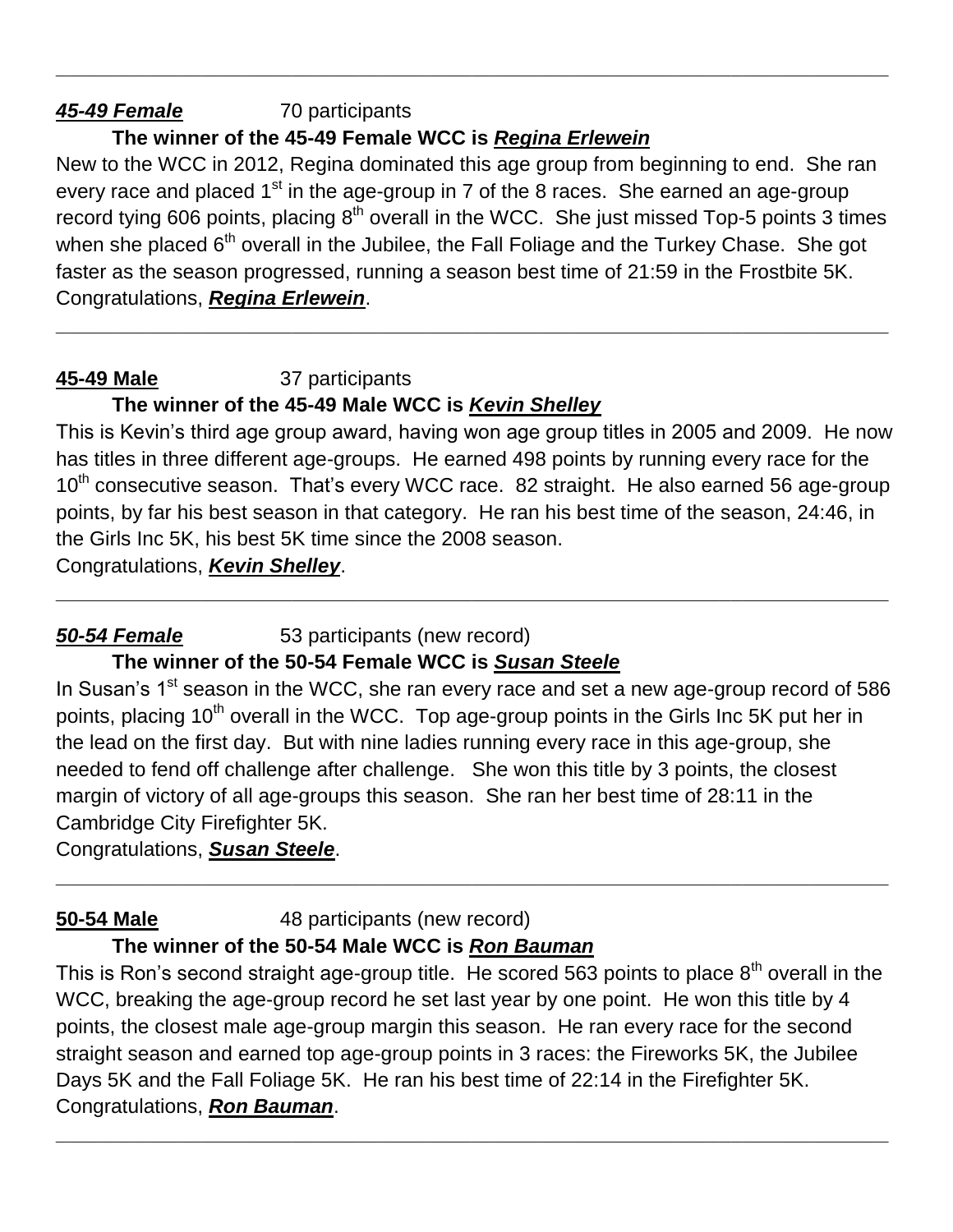#### *55-59 Female* 35 participants (new record)

## **The winner of the 55-59 Female WCC is** *Eileen Cravens*

Eileen is claiming her third age group award, having previously won age group titles in 2007 and 2008. She has participated in WCC races since our beginning in 2003 and has averaged 5 WCC races per season over the past decade. This is her first season to run every race and she set an age-group record of 528 points. She dominated the age-group with her speed by winning top age-group points in 7 of the 8 races and she ran a season best time of 24:36 in the Firefighter 5K.

**\_\_\_\_\_\_\_\_\_\_\_\_\_\_\_\_\_\_\_\_\_\_\_\_\_\_\_\_\_\_\_\_\_\_\_\_\_\_\_\_\_\_\_\_\_\_\_\_\_\_\_\_\_\_\_\_\_\_\_\_\_\_\_\_\_\_\_\_\_\_\_\_\_\_**

**\_\_\_\_\_\_\_\_\_\_\_\_\_\_\_\_\_\_\_\_\_\_\_\_\_\_\_\_\_\_\_\_\_\_\_\_\_\_\_\_\_\_\_\_\_\_\_\_\_\_\_\_\_\_\_\_\_\_\_\_\_\_\_\_\_\_\_\_\_\_\_\_\_\_**

Congratulations, *Eileen Cravens*.

#### **55-59 Male** 32 participants (new record)

#### **The winner of the 55-59 Male WCC is** *Hennie Mulder*

Hennie ran every race and set an age-group record with 523 points, placing 20<sup>th</sup> overall in the WCC. He never placed lower than  $3<sup>rd</sup>$  in this age-group in any race. He earned top agegroup points in two of the toughest races, the Hagerstown Jubilee Days 5K and the Cope Fall Foliage 5K. He got faster as the season progressed, and finished the year with a season best time of 21:17 in the Frostbite 5K.

**\_\_\_\_\_\_\_\_\_\_\_\_\_\_\_\_\_\_\_\_\_\_\_\_\_\_\_\_\_\_\_\_\_\_\_\_\_\_\_\_\_\_\_\_\_\_\_\_\_\_\_\_\_\_\_\_\_\_\_\_\_\_\_\_\_\_\_\_\_\_\_\_\_\_**

Congratulations, *Hennie Mulder*.

# *60-64 Female* 19 participants (new record)

#### **The winner of the 60-64 Female WCC is** *Ellen Johnson*

Ellen ran her first WCC race in 2011, running 5 races that year, placing  $4<sup>th</sup>$  in this age group. This season she ran a season best time of 36:23 in the Firefighter 5K, nearly 2 minutes faster than her best time in 2011, and over 10 minutes faster than her first couple of races that year. This season she ran every race and set an age-group record of 483 points. She placed 1<sup>st</sup> or 2<sup>nd</sup> in every race. She took the age-group points lead when she earned top age-group points in the Fireworks 5K, and built upon that lead in each of the next 6 races to win by 12 points. Congratulations, *Ellen Johnson*.

**\_\_\_\_\_\_\_\_\_\_\_\_\_\_\_\_\_\_\_\_\_\_\_\_\_\_\_\_\_\_\_\_\_\_\_\_\_\_\_\_\_\_\_\_\_\_\_\_\_\_\_\_\_\_\_\_\_\_\_\_\_\_\_\_\_\_\_\_\_\_\_\_\_\_**

**60-64 Male** 19 participants (new record)

## **The winner of the 60-64 Male WCC is** *Dave Pointis*

In 2011, Dave missed the Girls Inc 5K and then went on to run the next 7 races. It turned out that missing that first race cost him an age-group title. This season he didn't let that happen. He took the age group lead in that first race, the Girls Inc 5K, when he ran a season best time of 25:36. He held that lead for the entire season. He ran every race and won top age-group points in four races to set an age group record of 465 points.

**\_\_\_\_\_\_\_\_\_\_\_\_\_\_\_\_\_\_\_\_\_\_\_\_\_\_\_\_\_\_\_\_\_\_\_\_\_\_\_\_\_\_\_\_\_\_\_\_\_\_\_\_\_\_\_\_\_\_\_\_\_\_\_\_\_\_\_\_\_\_\_\_\_\_**

## Congratulations, *Dave Pointis*.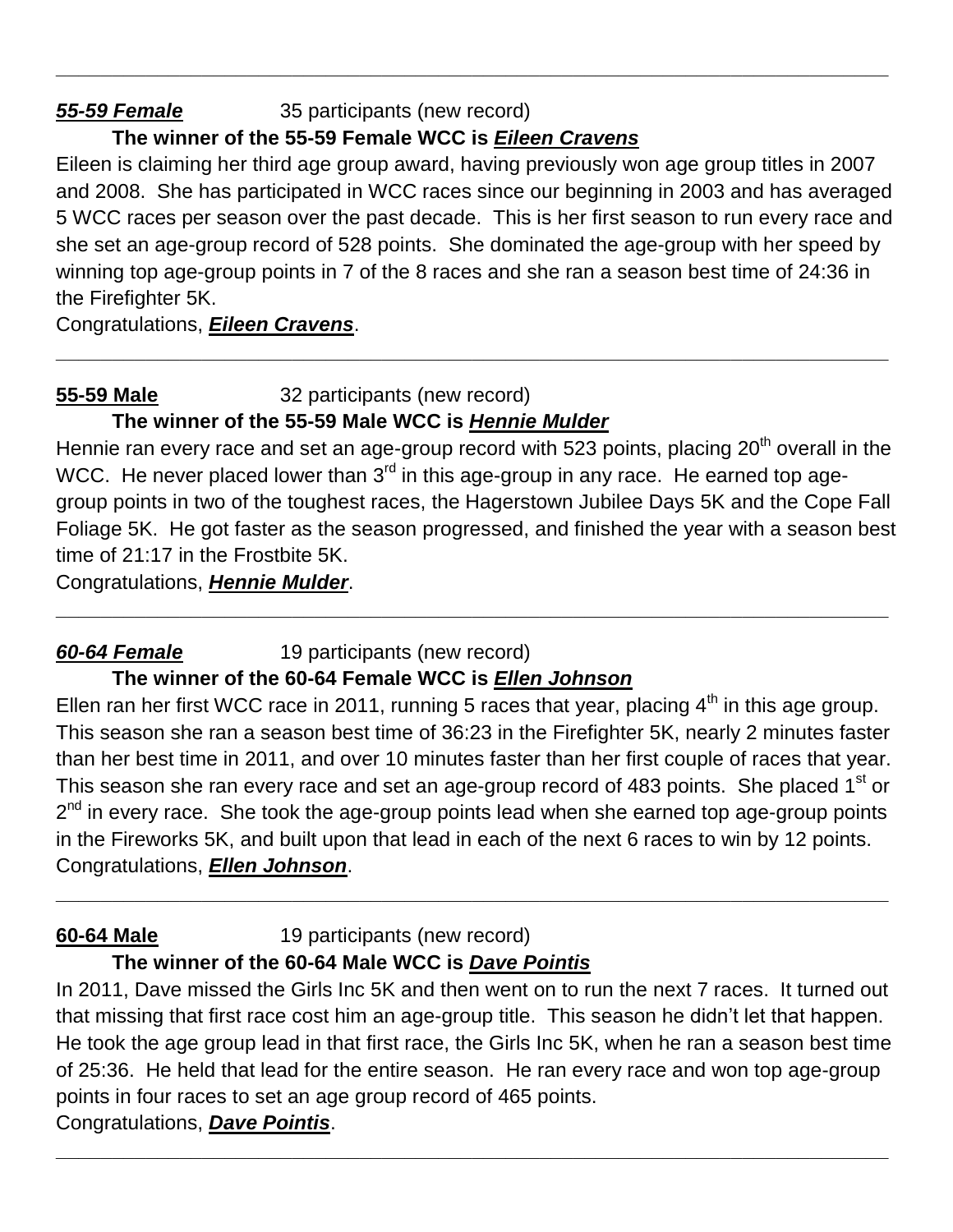#### *65-69 Female* 5 participants (tied record)

## **The winner of the 65-69 Female WCC is** *Pat Bowers*

Pat earned 449 points to win her  $5<sup>th</sup>$  consecutive age-group title. She's the only 65-69 female ever to run every race, and she did it for the third time in the past 4 years. At 69 years old, she ran personal best times in every race, including a season best 32:08 in the Firefighter 5K, one minute and 12 seconds faster than her previous personal best set in the 2011 Frostbite. She took 2 ½ minutes off her previous best Turkey Chase 7K time and 3 minutes off her best Girls Inc 5K time.

**\_\_\_\_\_\_\_\_\_\_\_\_\_\_\_\_\_\_\_\_\_\_\_\_\_\_\_\_\_\_\_\_\_\_\_\_\_\_\_\_\_\_\_\_\_\_\_\_\_\_\_\_\_\_\_\_\_\_\_\_\_\_\_\_\_\_\_\_\_\_\_\_\_\_**

**\_\_\_\_\_\_\_\_\_\_\_\_\_\_\_\_\_\_\_\_\_\_\_\_\_\_\_\_\_\_\_\_\_\_\_\_\_\_\_\_\_\_\_\_\_\_\_\_\_\_\_\_\_\_\_\_\_\_\_\_\_\_\_\_\_\_\_\_\_\_\_\_\_\_**

Congratulations, *Pat Bowers*.

# **65-69 Male** 11 participants (new record)

## **The winner of the 65-69 Male WCC is** *Dennis Mann*

Dennis has run at least one race in 7 of the last 8 WCC seasons. He placed  $3<sup>rd</sup>$  in the agegroup in 2011 when he ran 5 races. This year he ran 7 races, missing only the Fireworks 5K in June. He ran consistent times all season and earned top age-group points in 3 straight races, the Run with the Wolves 5K, the Jubilee Days 5K and the CC Firefighter 5K, to move into the lead. He ran a season best time of 28:47 in the Girls Inc 5K and accumulated 360 points to win this title by 8 points.

**\_\_\_\_\_\_\_\_\_\_\_\_\_\_\_\_\_\_\_\_\_\_\_\_\_\_\_\_\_\_\_\_\_\_\_\_\_\_\_\_\_\_\_\_\_\_\_\_\_\_\_\_\_\_\_\_\_\_\_\_\_\_\_\_\_\_\_\_\_\_\_\_\_\_**

Congratulations, *Dennis Mann*.

# **70+ Female** 3 participants (tied record) **The winner of the 70+ Female WCC is** *Vera Frame*

At the age of 71, Vera is a newcomer to the WCC in 2012. She became only the second woman in the age-group ever to qualify for a WCC award by participating in at least 3 races. She set an age-group record by accumulating 251 points by running 5 races. But she did more than just show up. Even though she had essentially no age-group competition, she placed in front of 117 of the 270 female runners in the RWTW5K. She ran a season best time of 40:24 in the Firefighter 5K, a 13 min/mile pace.

**\_\_\_\_\_\_\_\_\_\_\_\_\_\_\_\_\_\_\_\_\_\_\_\_\_\_\_\_\_\_\_\_\_\_\_\_\_\_\_\_\_\_\_\_\_\_\_\_\_\_\_\_\_\_\_\_\_\_\_\_\_\_\_\_\_\_\_\_\_\_\_\_\_\_**

Congratulations, *Vera Frame*.

# **70+ Male** 5 participants (new record)

# **The winner of the 70+ Male WCC is** *Gene Black*

This is the first time someone has run at least 3 races in the 70+M age group to qualify for a WCC award, but then it's not unusual for Gene to do things no one else has done. This is the  $9<sup>th</sup>$  time Gene has won a WCC age-group award, now spread over 3 different age groups. He ran every race for the 5<sup>th</sup> time, setting an age-group record of 454 points. As usual, he dominated his age group peers, earning top age-group points in every race. Congratulations, *Gene Black*.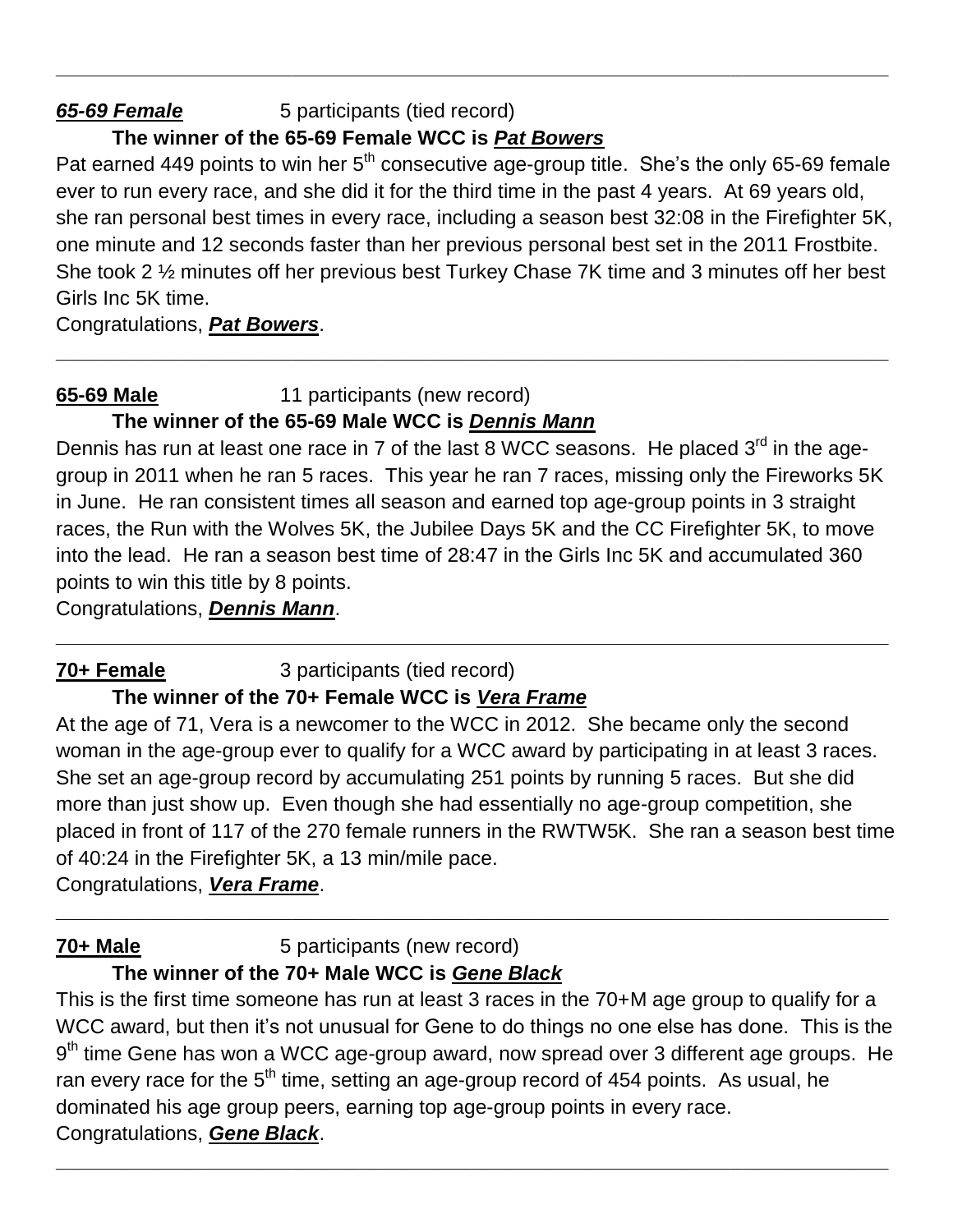#### *Most Improved Runner:*

**This award is presented to the runner who makes the most improvement in racing speed over the course of the season. Because so many runners made significant improvement this season, I'm sure there are many of you here tonight who are thinking, "This could be me." Well, I'll tell you right now, one of you is right.**

**A record 373 runners ran at least 3 races to qualify for consideration for this award. A large number of those made impressive improvement during the past season.**

**The Most Improved Runner of 2012 ran in 4 races. In his first WCC race of the season, he placed 18th in the Fireworks 5K in a WCC PR time of 19:27. Three weeks later he improved that performance by running the much tougher Run with the Wolves 5K course in 19:02, placing 8th overall. When he returned to the WCC after a strong HS sophomore XC season, he was a different level runner. He placed 2 nd overall in the Turkey Chase 7K with a time of 25:35 (18:16 5K equivalent) and finished the WCC season with a 3rd place finish in the Frostbite 5K in a time of 17:16, 2 minutes and 11 seconds faster than his earlier run through Glen Miller Park.** 

**. . . the WCC Most Improved Runner for 2012 is** *Andy Newport*

| Girls                  | <b>Fireworks</b> | IU-E            | Jubilee                                | FireFighter | Cope | Turkev                             | Frost           |  |
|------------------------|------------------|-----------------|----------------------------------------|-------------|------|------------------------------------|-----------------|--|
| $\qquad \qquad \cdots$ | 19:27            | 19:02           | ----                                   | $-- -$      | ---- | 25:35                              | 17:16           |  |
|                        | 18 <sup>th</sup> | $R^{\text{th}}$ |                                        |             |      | (2 <sup>nd</sup> - 18:16 5K equiv) | 3 <sup>rd</sup> |  |
|                        | 72.96%           |                 | 14 yr old Age Graded % of World Record |             |      |                                    | 82.18%          |  |
|                        |                  |                 |                                        |             |      |                                    |                 |  |

## *Wayne County Challenge Top 3 Awards:*

The awards for the Top-3-Overall Male & Female include these personally inscribed plaques ... along with Visa gift cards of \$50 for  $3^{rd}$ , \$75 for  $2^{nd}$  and \$100 for each of our Champions.

# *Third Overall Female*

## **The winner of Third Place Overall WCC Female is** *Jenna Barker*

Jenna is accepting her second consecutive Top-3 award after earning 1268 points, 137 more than she earned last year. She placed in the top 3 in four races and scored top-5 points in 7 of the 8 races. She ran every race for the third consecutive season. Within her 12&U agegroup she was basically unchallenged, as the closest any runner got to her was 2:15 back. She continues to get faster, as she set personal best times in 5 races. Three of those PRs were by over a minute. She ran her best ever WCC time of 19:42 in the Firefighter 5K. She's one to watch . . . a hard working, exceptional young talent developing her potential. Congratulations, *Jenna Barker*.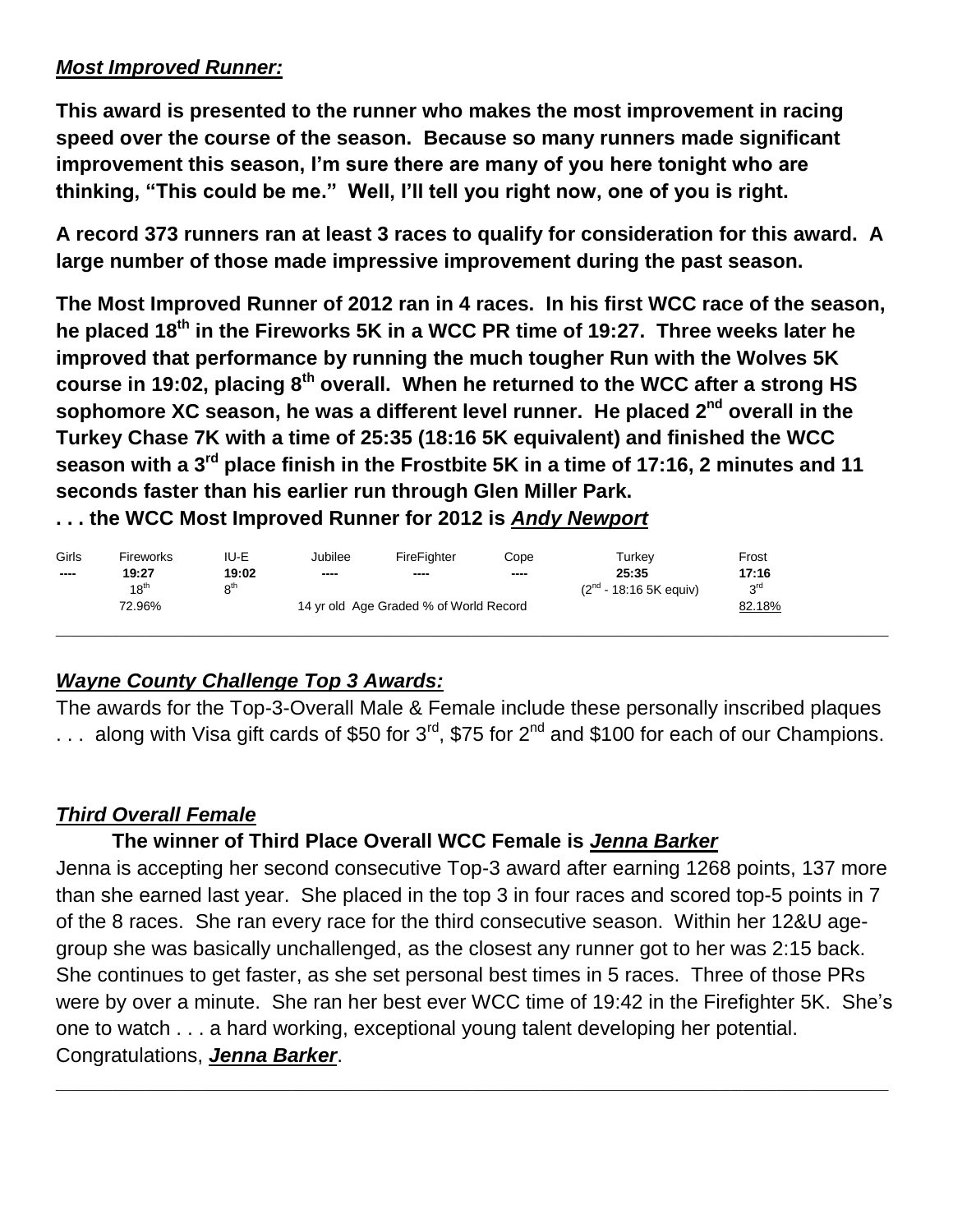#### **Third Overall Male**

#### **The winner of Third Place Overall WCC Male is** *Terry Yandl*

Terry is accepting his 7<sup>th</sup> WCC post season award, which includes 3 WCC Championships. He ran 6 races this season, earning Top-5 points three times and top age-group points 5 times, accumulating 586 points. He ran under 18 minutes three times and ran a season best time of 17:31 in the Girls Inc 5K, just a few seconds off his WCC best 5K time ever. He ran the Hagerstown Jubilee Days 5K in 19:34 to place 6th, the  $8<sup>th</sup>$  straight year to place in the top 7 in that race. He has participated in 63 WCC races in 10 seasons. Congratulations, *Terry Yandl*.

**\_\_\_\_\_\_\_\_\_\_\_\_\_\_\_\_\_\_\_\_\_\_\_\_\_\_\_\_\_\_\_\_\_\_\_\_\_\_\_\_\_\_\_\_\_\_\_\_\_\_\_\_\_\_\_\_\_\_\_\_\_\_\_\_\_\_\_\_\_\_\_\_\_\_**

**\_\_\_\_\_\_\_\_\_\_\_\_\_\_\_\_\_\_\_\_\_\_\_\_\_\_\_\_\_\_\_\_\_\_\_\_\_\_\_\_\_\_\_\_\_\_\_\_\_\_\_\_\_\_\_\_\_\_\_\_\_\_\_\_\_\_\_\_\_\_\_\_\_\_**

#### *Second Overall Female*

#### **The winner of Second Place Overall WCC Female is** *Pam Mertz*

Pam ran 6 races and scored 1488 points to earn her 9<sup>th</sup> WCC post season award, including six WCC Championships. She never placed lower than  $3<sup>rd</sup>$  in any race this season. She won the Hagerstown Jubilee Days 5K in 21:24. She set a course record of 22:46 when she won the Cope Environmental Center Fall Foliage 5K. Those two wins increased the record number of WCC races she has won to 50. She holds four current WCC course records: Girls Inc 5K, Hagerstown Jubilee Days 5K, the Cope Fall Foliage 5K and the Turkey Chase 7K. She ran a season best time of 19:08 in the Girls Inc 5K.

**\_\_\_\_\_\_\_\_\_\_\_\_\_\_\_\_\_\_\_\_\_\_\_\_\_\_\_\_\_\_\_\_\_\_\_\_\_\_\_\_\_\_\_\_\_\_\_\_\_\_\_\_\_\_\_\_\_\_\_\_\_\_\_\_\_\_\_\_\_\_\_\_\_\_**

Congratulations, *Pam Mertz*.

#### **Second Overall Male**

## *The winner of Second Place Overall WCC Male is Steve Hayes*

Steve ran one race in 2010 and placed  $49<sup>th</sup>$  overall. Running 4 races in 2011, he placed  $5<sup>th</sup>$  in the 30-34M age group. This year he had a break-out season. He started this season by placing  $2^{nd}$  overall in the Girls Inc 5K with a WCC personal best time of 17:27, over a minute faster than his best time of 2011. He earned Top-5 points in 5 races and placed 6<sup>th</sup> in another. No one in his age group came closer than 53 seconds to him as he earned top agegroup points in every race he ran. He finished his season by placing 2<sup>nd</sup> overall in the Fall Foliage 5K and 3<sup>rd</sup> in the Turkey Chase 7K, increasing his total to 928 points. Congratulations, *Steve Hayes*.

The 10-year history of the WCC shows it takes an exceptionally talented runner to win a WCC Championship. This season is no exception. The Female and Male Champions of the 2012 WCC are both exceptionally talented and hard working runners. Both are multiple race winners and neither of them placed lower than  $2<sup>nd</sup>$  overall in any race this season. Both left no doubt they deserve to be the 2012 WCC Champions.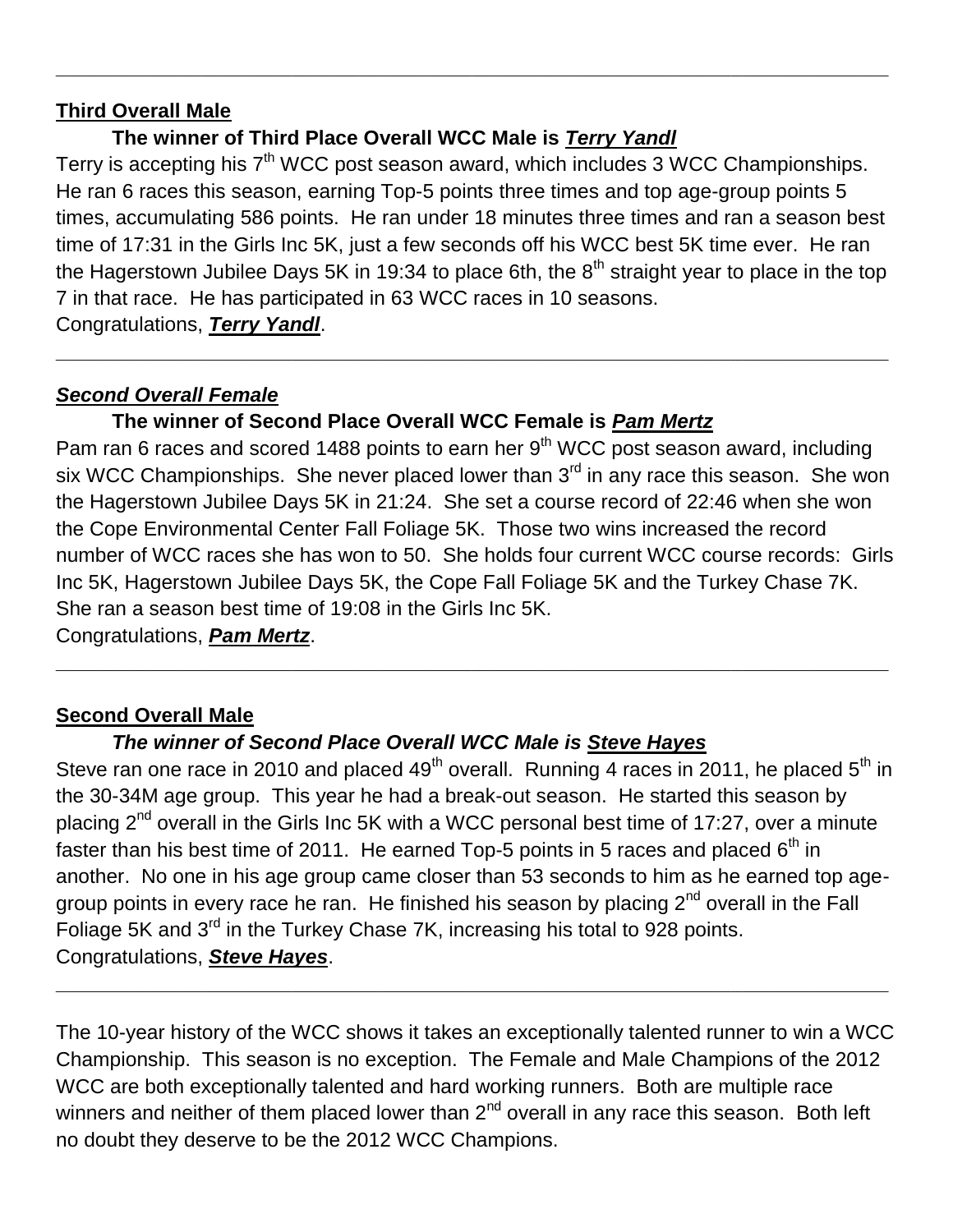## *Female WCC Champion*

## **The Female WCC Champion is** *Kristina Tabor*

Kristina accumulated a record 1738 points to claim her 3<sup>rd</sup> straight WCC Championship. She won 4 of the 6 races she ran, raising to 15 the number of times she has won a WCC race over the past 4 years. She started the season strong when she won the Girls Inc 5K, ran her best time of the season, 18:38, in winning the Fireworks 5K, and then set a course record of 19:49 in the IU-East Run with the Wolves 5K. She finished the season by winning the Turkey Chase 7K and cruising to  $2^{nd}$  in the Frostbite 5K to win this title by nearly 300 points. Congratulations, *Kristina Tabor*.

**\_\_\_\_\_\_\_\_\_\_\_\_\_\_\_\_\_\_\_\_\_\_\_\_\_\_\_\_\_\_\_\_\_\_\_\_\_\_\_\_\_\_\_\_\_\_\_\_\_\_\_\_\_\_\_\_\_\_\_\_\_\_\_\_\_\_\_\_\_\_\_\_\_\_**

**\_\_\_\_\_\_\_\_\_\_\_\_\_\_\_\_\_\_\_\_\_\_\_\_\_\_\_\_\_\_\_\_\_\_\_\_\_\_\_\_\_\_\_\_\_\_\_\_\_\_\_\_\_\_\_\_\_\_\_\_\_\_\_\_\_\_\_\_\_\_\_\_\_\_**

# **Male WCC Champion**

# **The Male WCC Champion is** *Jason Newport*

Jason ran every race and accumulated a record 1840 points to claim his 2<sup>nd</sup> WCC Championship. He won five races and placed  $2^{nd}$  in the other three. He has now won 11 WCC races. He dominated the series from beginning to end, nearly doubling the point total of his nearest rival. He ran under 17 minutes in the first two races. He finished the series by winning all 4 races in the second half of the season, running the Frostbite 5K in a season best time of 16:53.

**\_\_\_\_\_\_\_\_\_\_\_\_\_\_\_\_\_\_\_\_\_\_\_\_\_\_\_\_\_\_\_\_\_\_\_\_\_\_\_\_\_\_\_\_\_\_\_\_\_\_\_\_\_\_\_\_\_\_\_\_\_\_\_\_\_\_\_\_\_\_\_\_\_\_**

Congratulations, *Jason Newport*.

**In 2003, nine runners ran every race. This year, a record 98 runners participated in every race, 23 more than last year. Each season, the number of runners completing every race continues to rise above all expectations. This season, of the 28 age groups, 24 had at least one runner complete every race. Runners who completed every race range in age from 6 years old to 71 years old. Twenty of those 98 runners ran their first ever WCC race in 2012. Having 20 newcomers run every race is an amazing number and an indication of the WCC's continuing expansion, growth and success.**

**In special recognition of their achievement, the WCC Committee rewards and honors every-race runners with the presentation of a certificate and a specially designed tshirt. The WCC greatly appreciates these runners' dedication and commitment to this series. This t-shirt cannot be purchased. It must be earned. It represents an accomplishment as a WCC runner, the completion of an individual personal challenge, but it also represents an unselfish level of support given to beneficiaries of the WCC races who use the money raised to do good things in our community. The WCC is happy to present these tokens of our sincere appreciation.** 

**Sponsor of the WCC Elite-8, Every Race T-Shirt is WFMG Radio, G-101.3.**

**As I call your name, please come forward to receive your award.**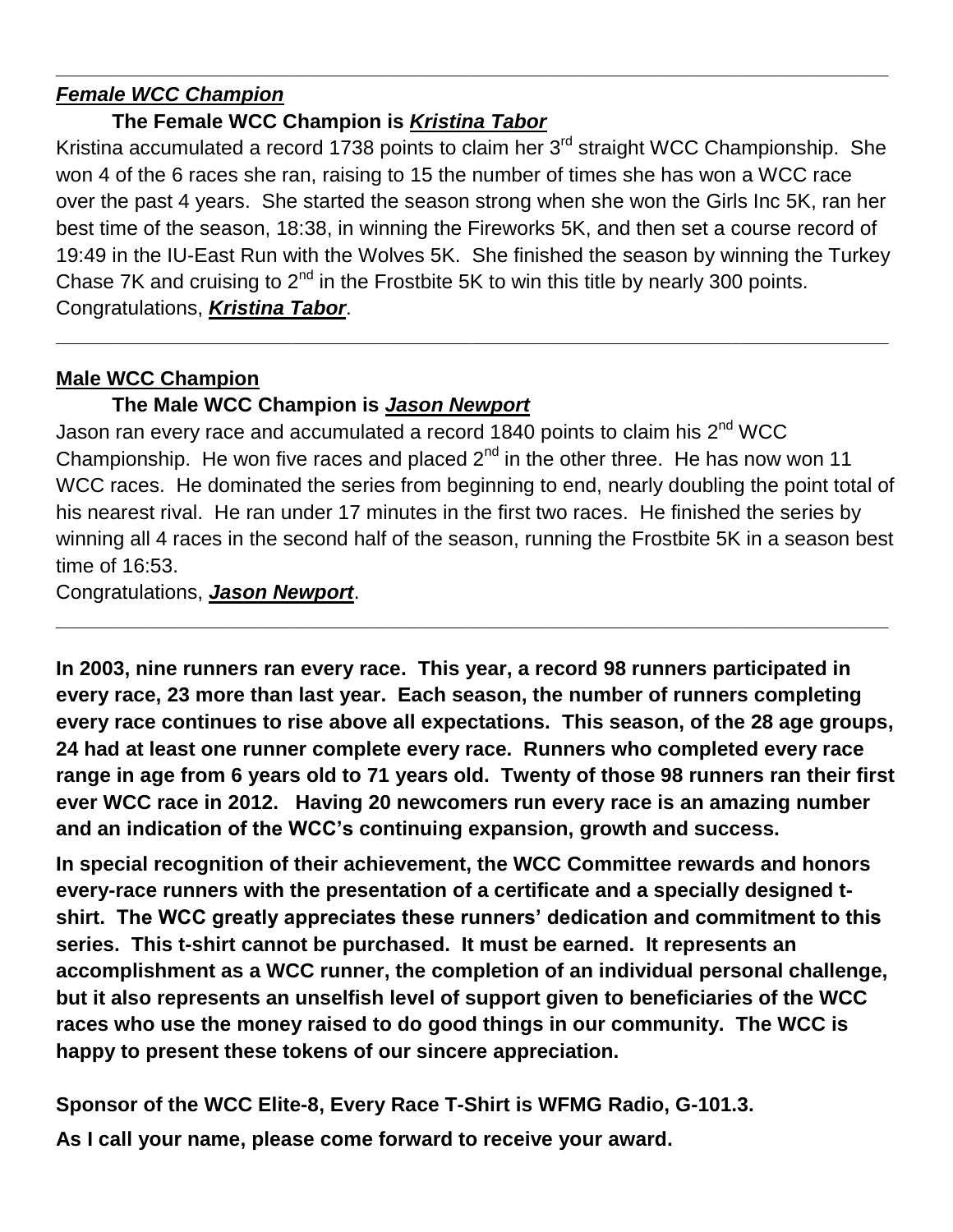**\*Ann Alcorn (\*** indicates 1<sup>st</sup> WCC season) **Nicole Andreas 2 nd consecutive Sam Andrews Jane Barker 2 nd consecutive Jenna Barker 3 rd consecutive Andrea Kolopanis Kyle Kolopanis Emma Barnett \*Madison Barnett Ron Bauman 2 nd consecutive Brenda Baumer 4 th consecutive Gabe Beatty 2 nd consecutive Gene Black 5 th Ray Blevins 4 th consecutive Dale Bolser th Pat Bowers** 3<sup>rd</sup> **Stacy Brenneke Will Brenneke Jeremy Browning 2 nd consecutive Teresa Bryant \*Kimberly Carlton Tom Carrico 5 th consecutive \*Ben Climer Eileen Cravens \*Scott Deaton Sarah Dickman nd consecutive Rick Duncan \*Regina Erlewein Aaron Ervin** 2<sup>nd</sup> **Austin Farlow 2 nd consecutive Cole Farlow Joe Farlow 2** 2<sup>nd</sup> consecutive **Stephanie Farlow 2 nd Chip Foster Sarah Geise rd consecutive \*Leslie Gettinger Belinda Gray rd consecutive Jared Haley \*Tyler Hostetler Rob Hutchens Michael Jacob Jesse Jaynes 2**

2<sup>nd</sup> consecutive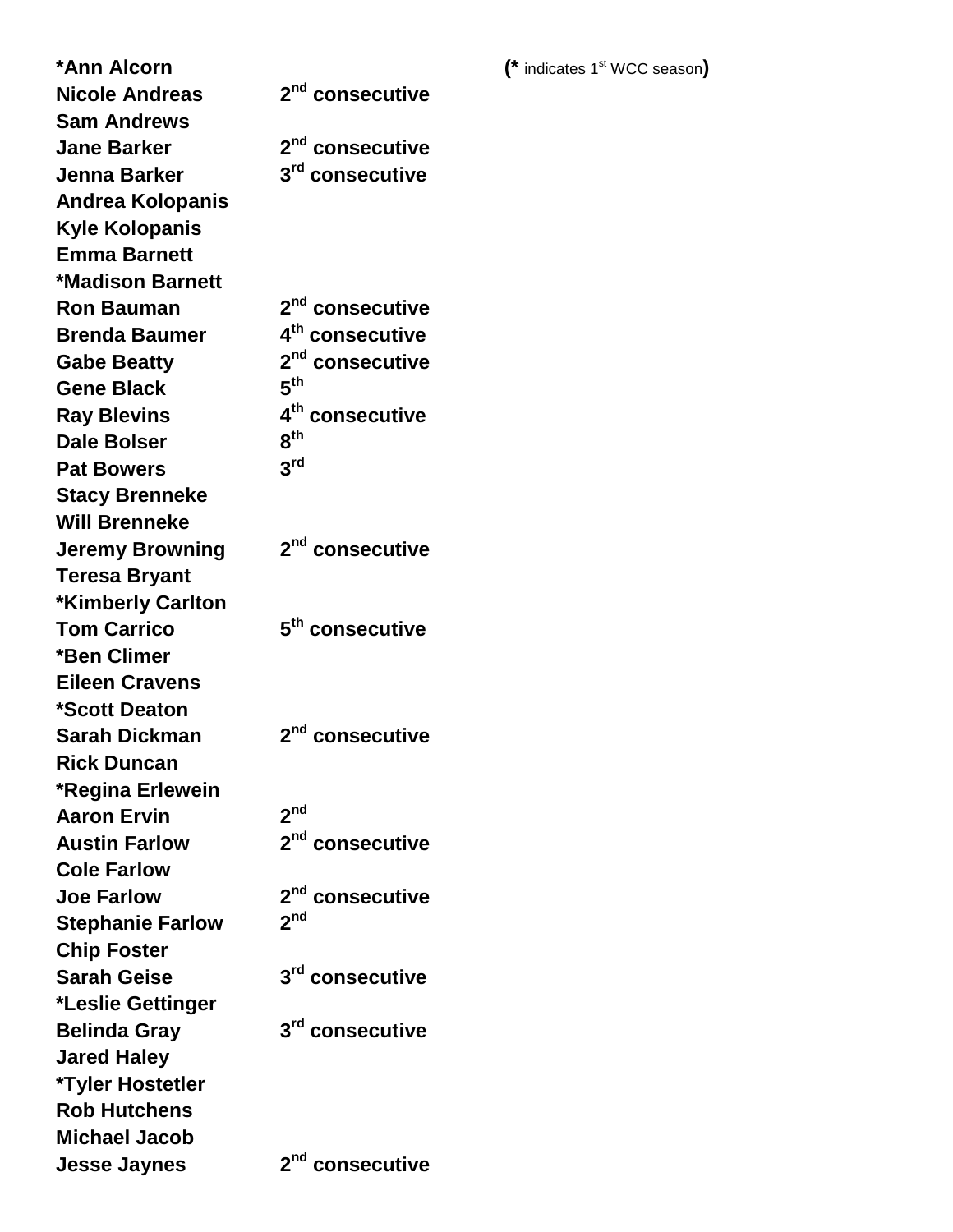| <b>Parker Jaynes</b>        |                                                                      |
|-----------------------------|----------------------------------------------------------------------|
| <b>Juanita Jenkins</b>      | 2 <sup>nd</sup> consecutive                                          |
| <b>Ellen Johnson</b>        |                                                                      |
| <b>Angela Ketron</b>        |                                                                      |
| *Michelle Kircher           |                                                                      |
| <b>Chris Larsen</b>         | 2 <sup>nd</sup> consecutive                                          |
| <b>Christie Larsen</b>      | 2 <sup>nd</sup> consecutive                                          |
| <b>Jenna Larsen</b>         |                                                                      |
| <b>Jonathan Larsen</b>      |                                                                      |
| Angela Larson               |                                                                      |
| <b>Pete Larson</b>          |                                                                      |
| <b>Sherry Marcum</b>        |                                                                      |
| <b>*Renee McCullum</b>      |                                                                      |
| <b>Scott Meinardi</b>       | 3 <sup>rd</sup>                                                      |
| <b>Todd Moistner</b>        |                                                                      |
| <b>Melissa Moore</b>        |                                                                      |
| <b>Skip Moore</b>           |                                                                      |
| <b>Austin Morgan</b>        |                                                                      |
| <b>Josh Morgan</b>          |                                                                      |
| <b>Karsen Morgan</b>        |                                                                      |
| <b>Debbie Morris</b>        |                                                                      |
| <b>Hennie Mulder</b>        |                                                                      |
| <b>Kenny Newhouse</b>       |                                                                      |
| <b>Mandy Newhouse</b>       |                                                                      |
| <b>Jason Newport</b>        |                                                                      |
| <b>Kyle Newton</b>          |                                                                      |
| <b>Leland Nicholson</b>     | 2 <sup>nd</sup> consecutive - at 71 in August, oldest everevery race |
| *Patricia Ours              |                                                                      |
| <b>Tonya Paxton</b>         | 6 <sup>th</sup> consecutive                                          |
| <b>Judy Pierce</b>          | 7 <sup>th</sup> consecutive                                          |
| <b>Brad Pitcher</b>         | 4 <sup>th</sup> consecutive                                          |
| <b>Dave Pointis</b>         |                                                                      |
| <b>Becky Reynolds</b>       |                                                                      |
| <b>Debbie Robbins</b>       |                                                                      |
| *Emily Ross                 |                                                                      |
| <b>*Ronald Ross</b>         |                                                                      |
| <i><b>*Zach Rozelle</b></i> |                                                                      |
| *Phyllis Savoy              |                                                                      |
| <b>Logan Seals</b>          | 4 <sup>th</sup>                                                      |
| <b>Mariah Seals</b>         | 2 <sup>nd</sup> consecutive                                          |
| <b>Tiffany Sheley</b>       |                                                                      |
| <b>*Kathy Shelley</b>       |                                                                      |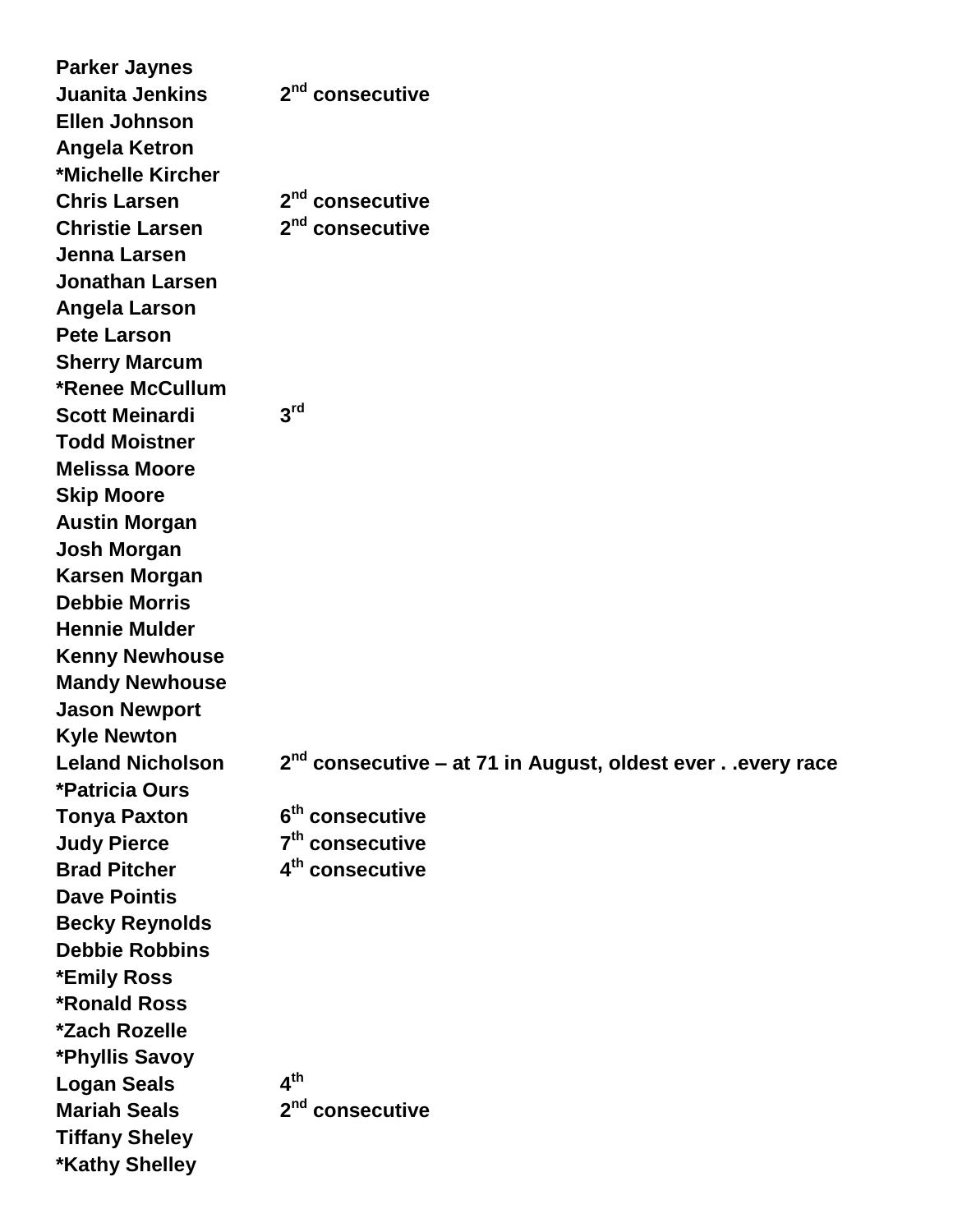| <b>Kevin Shelley</b><br><b>Andrew Shepherd</b><br>*Joseph Silvers<br><b>Paula Snipe</b> | 10 <sup>th</sup> consecutive                           |
|-----------------------------------------------------------------------------------------|--------------------------------------------------------|
| <b>Dave Snow</b>                                                                        | 3 <sup>rd</sup> consecutive                            |
| *Susan Steele                                                                           |                                                        |
| <b>Tami Stevens</b>                                                                     |                                                        |
| *Jacob Thompson                                                                         |                                                        |
| <b>Berneice Tipton</b>                                                                  |                                                        |
| *Leslie Warner                                                                          |                                                        |
| <b>Cathy Weaver</b>                                                                     |                                                        |
| <b>Pam Woods</b>                                                                        |                                                        |
| <b>Joe Wilmot</b>                                                                       | 2 <sup>nd</sup> consecutive                            |
| <b>Reagan Wilmot</b>                                                                    | at 6 years old, the youngest ever to finish every race |

**For 10 years I've finished this program by presenting some of my favorite quotes. Some are related to running; some are related to life . . . and most are related to both . . . if you're like me and think of running as an important major part of your life. I hope you enjoy this year's selections.** 

#### *From ~ Yogi Berra*

**If you don't know where you're going, you'll end up someplace else.**

#### *From ~ Steve Prefontaine*

**You cannot propel yourself forward by patting yourself on the back.**

#### *From ~ Carol Welch*

**Movement is a medicine for creating change in a person's physical, emotional, and mental states.**

#### *From ~ Peter Drucker*

**Plans are only good intentions unless they immediately degenerate into hard work.**

#### *From ~ Sarah Condor*

**Remember, the feeling you get from a good run is far better than the feeling you get from sitting around wishing you were running.**